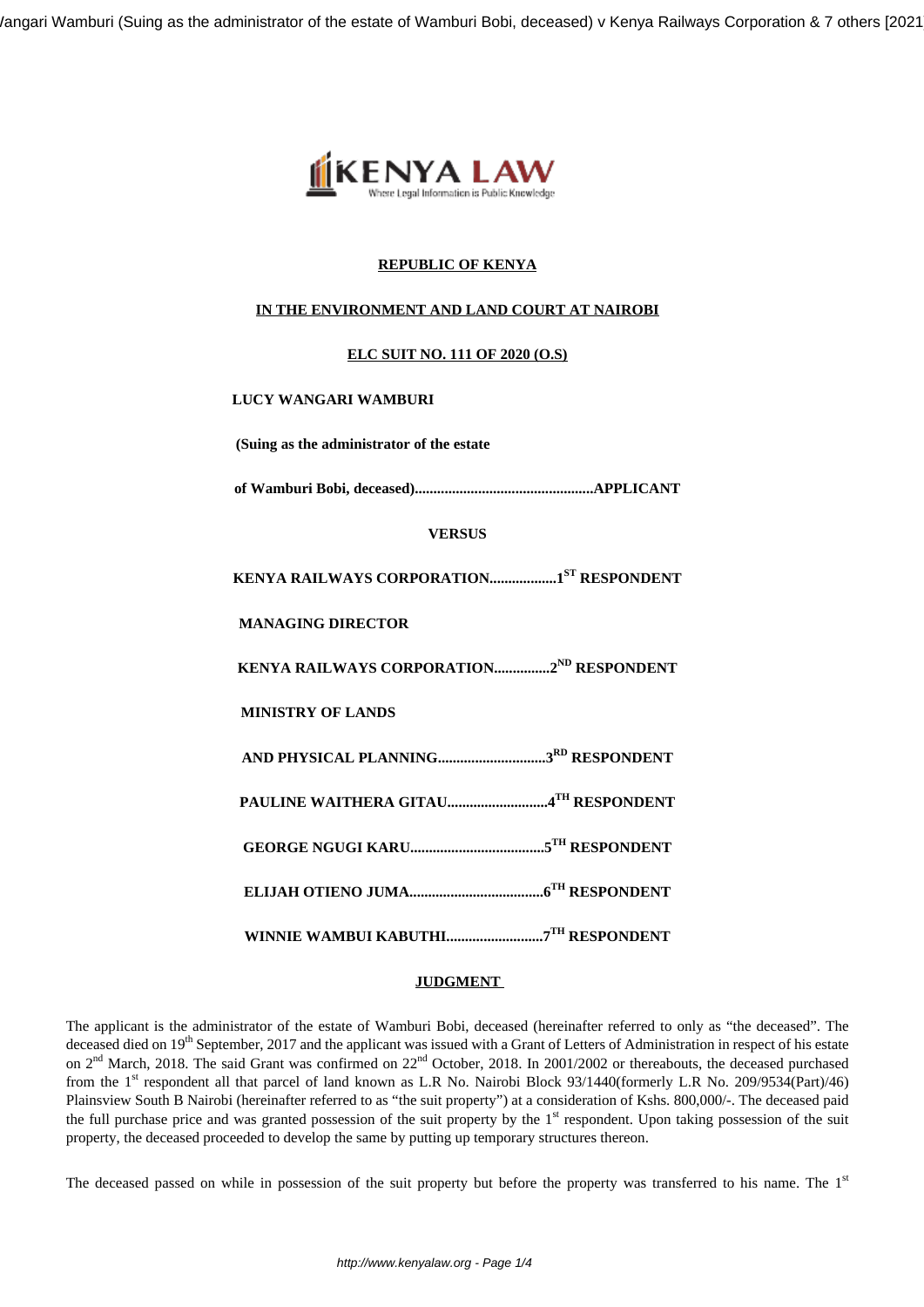respondent executed a transfer of lease in respect of the suit property in favour of the deceased on 26<sup>th</sup> April, 2007 but the same was not lodged for registration until 11<sup>th</sup> September, 2017. The application for registration of the suit property in favour of the deceased was rejected by the 3<sup>rd</sup> respondent on the ground that there was already a title issued in respect of the suit property. Due to this turn of events, the applicant carried out a search on the suit property which revealed that the property was registered in the names of the  $4<sup>th</sup>$  to 7<sup>th</sup> respondents as tenants in common in equal shares on 30<sup>th</sup> December, 2010.

The applicant brought this suit by way of Originating Summons dated  $16<sup>th</sup>$  June, 2020 seeking the following reliefs;

1. A declaration that the applicant is the lawful owner of the suit property.

- 2. An order revoking the illegally obtained title held by the  $4<sup>th</sup>$  to  $7<sup>th</sup>$  respondents in respect of the suit property.
- 3. An order directing the 3rd defendant to register the applicant as the sole proprietor of the suit property.
- 4. Such further or other orders as the court may deem just and expedient to grant in the circumstances.
- 5. The costs of the application.

The Originating Summons was brought on the grounds set out on the affidavit of the applicant sworn on  $16<sup>th</sup>$  June, 2020. The applicant averred that the deceased had over the years been in possession of the suit property and that upon his death his estate remained in possession of the suit property. The applicant averred that the  $1<sup>st</sup>$  respondent wrote to the  $3<sup>rd</sup>$  respondent confirming that the deceased was the lawful owner of the suit property and requested the 3<sup>rd</sup> respondent to cancel the fraudulent registration of the suit property in the names of the 4<sup>th</sup> to 7<sup>th</sup> respondents to facilitate the registration of the property in the name of the applicant. The applicant averred that the  $3^{rd}$  respondent advised the applicant that the registration of the  $4^{th}$  to  $7^{th}$  respondents as the proprietors of the suit property could only be cancelled by the court. The applicant averred that although the  $4<sup>th</sup>$  to  $7<sup>th</sup>$  respondents were allegedly registered as the owners of the suit property on  $30<sup>th</sup>$  December, 2010; over 10 years ago, none of them had entered the suit property or attempted to claim the same.

The applicant averred that the 4<sup>th</sup> to 7<sup>th</sup> respondents worked in cahoots with the 1<sup>st</sup> and 3<sup>rd</sup> respondents in the illegal transfer of the suit property to the 4<sup>th</sup> to 7<sup>th</sup> respondents which may lead to the deprivation of the estate of the deceased of the suit property if not stopped by the court. The applicant urged the court to allow the application.

The application was served upon the respondents but none responded to the same. On  $25<sup>th</sup>$  January, 2021, the court directed that the Originating Summons be heard through affidavit evidence and written submissions. None of the parties filed submissions within the time that was prescribed by the court. I have considered the Originating Summons together with the affidavit filed in support thereof. As I have stated earlier, the Originating Summons was not opposed. What I need to determine in this suit are; whether the applicant has established that the deceased purchased the suit property from the  $1<sup>st</sup>$  respondent, whether the suit property was illegally registered in the name of the  $4<sup>th</sup>$  to  $7<sup>th</sup>$  respondents and whether the applicant is entitled to the reliefs sought. I am satisfied from the material placed before the court that the  $1<sup>st</sup>$  respondent sold the suit property to the deceased in 2001/2002 at a consideration of Kshs. 800,000/-. The agreement for sale is evidenced by among others, a letter of offer dated  $13<sup>th</sup>$  November, 2001, undated agreement for sale made in 2002, lease dated  $10^{th}$  January, 2003, transfer of lease executed in 2007, a letter by the  $1<sup>st</sup>$ respondent dated 15<sup>th</sup> April, 2009, a letter by the 1<sup>st</sup> respondent dated 26<sup>th</sup> July, 2017 and a letter by the 1<sup>st</sup> respondent dated 29<sup>th</sup> January, 2019. I am also satisfied that the deceased paid the purchase price in full and that he was given possession of the suit property and that the deceased's estate was still in possession of the suit property as at the time this suit was filed. I am persuaded from the evidence on record that the deceased lawfully purchased the suit property from the 1<sup>st</sup> respondent and that he performed his part of the contract with the  $1<sup>st</sup>$  respondent.

On whether the  $4<sup>th</sup>$  to  $7<sup>th</sup>$  respondents were unlawfully registered as the owners of the suit property on 30<sup>th</sup> December, 2010, there is no evidence on how the said respondents came to be registered as owners of the suit property. In Nairobi High Court Civil Suit No. 1024 of 2005(O.S), Milan Kumar Shah & 2 others *v* City Council of Nairobi & another, a three judge bench stated as follows:

**"We hold that the registration of title to land is absolute and indefeasible to the extent firstly that the creation of such title was in accord with the applicable law and secondly where it is demonstrated to a degree higher than the balance of**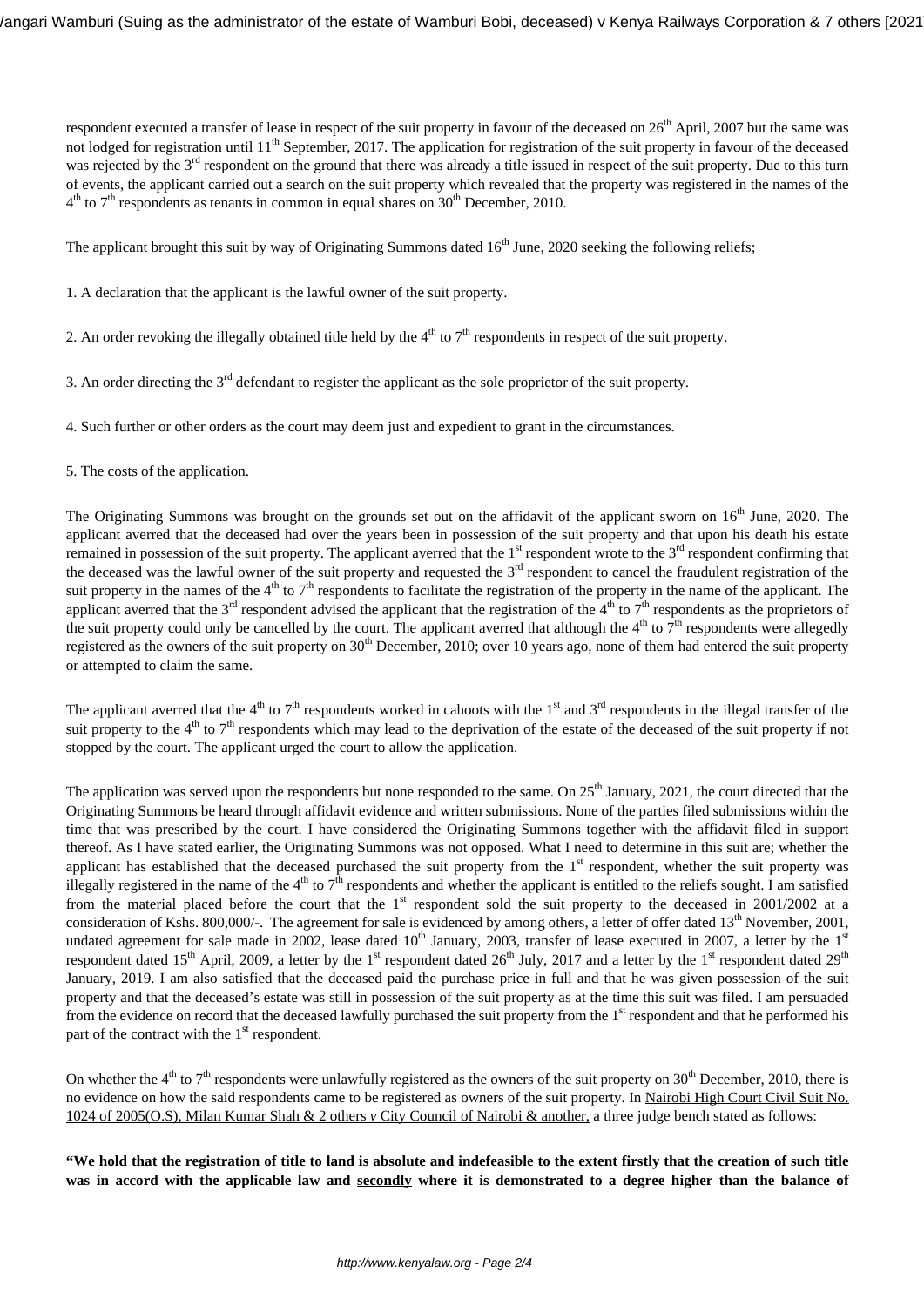**probability that such registration was not procured through fraud and misrepresentation to which the person or body which claims and relies on that principle has not himself or itself been part of a cartel which schemed to disregard the applicable law, and the public interest".** 

In Munyu Maina *v* Hiram Gathiha Maina, Civil Appeal No. 239 of 2009, the Court of Appeal stated that:

**"We state that when a registered proprietor's root of title is under challenge, it is not sufficient to dangle the instrument of title as proof of ownership. It is this instrument of title that is in challenge and the registered proprietor must go beyond the instrument and prove the legality of how he acquired the title and show that the acquisition was legal, formal and free from any encumbrances including any and all interests which need not be noted on the register."**

The  $4<sup>th</sup>$  to  $7<sup>th</sup>$  respondents did not defend the Originating Summons. The applicant's contention that the  $4<sup>th</sup>$  to  $7<sup>th</sup>$  respondents acquired the suit property illegally was not rebutted. The applicant's contention that the  $4<sup>th</sup>$  to  $7<sup>th</sup>$  respondents have never set foot on the suit property for the last 10 years they are said to have been registered as the owner of the suit property was not rebutted. The applicant's contention that the deceased has always been the lawful owner of the suit property was also not rebutted. The applicant having proved that the suit property was purchased by the deceased from the  $1<sup>st</sup>$  respondent way back in 2001/2002 and that the  $1<sup>st</sup>$ respondent executed a transfer of lease in favour of the deceased in respect of the suit property on  $26<sup>th</sup>$  April, 2007, the burden shifted to the  $4<sup>th</sup>$  to  $7<sup>th</sup>$  respondents to show how they acquired the suit property in 2010. In the absence of any evidence from the  $4<sup>th</sup>$ to  $7<sup>th</sup>$  respondents, that burden was not discharged. In the circumstances, the only inference the court can make is that the suit property was registered in the names of the  $4<sup>th</sup>$  to  $7<sup>th</sup>$  respondents illegally.

On the last issue, it is my finding from the foregoing that the applicant has proved her case against the  $4<sup>th</sup>$  to  $7<sup>th</sup>$  respondents. I am not satisfied that any wrong doing has been established against the  $1<sup>st</sup>$  to  $3<sup>rd</sup>$  respondents. I am of the view however that the  $1<sup>st</sup>$  and  $3<sup>rd</sup>$  respondents were necessary parties to the suit. The  $2<sup>nd</sup>$  respondent was in my view wrongly joined in the suit. It was not necessary to join the  $2<sup>nd</sup>$  respondent to the suit after joining the  $1<sup>st</sup>$  respondent. The applicant has proved that the deceased purchased the suit property from the 1<sup>st</sup> respondent and paid the full purchase price. The applicant is entitled to a declaration that the deceased's estate is the lawful beneficial owner of the suit property. The applicant is also entitled to an order for the revocation of the title held by the  $4<sup>th</sup>$  to  $7<sup>th</sup>$  respondents.

The suit property was registered under the Registered Land Act, Chapter 300 Laws of Kenya (now repealed). Under section 143 of the Registered Land Act, this court has power to rectify the register of land if it finds that the registration was made by fraud or through a mistake. Under section 26 of the Land Registration Act, 2012, the conclusiveness of proprietorship of land or lease conferred upon registration can be challenged on the grounds of fraud or misrepresentation to which the registered proprietor is proved to be a party or where the title has been acquired illegally, unprocedurally or through a corrupt scheme. I am satisfied that a case had been made out for the rectification of the register of the suit property by cancelation of the registration of the  $4<sup>th</sup>$  to  $7<sup>th</sup>$ respondents as the owners of the suit property.

The other order sought by the applicant is for the  $3<sup>rd</sup>$  respondent to be ordered to register it as the owner of the suit property. I am of the view that this order is not necessary. From the evidence on record, the  $3<sup>rd</sup>$  respondent's refusal to register the applicant as the owner of the suit property was not unreasonable. The property was already registered in the name of the  $4<sup>th</sup>$  to  $7<sup>th</sup>$  respondents. There was no way in the circumstances how the  $3<sup>rd</sup>$  respondent could have registered the property in the name of the applicant unless the property was being transferred to the applicant by the  $4<sup>th</sup>$  to  $7<sup>th</sup>$  respondents which was not the case. With this court's finding that the  $4<sup>th</sup>$  to  $7<sup>th</sup>$  respondents were illegally registered as the owners of the suit property and that their title should be cancelled, I am unable to see any other impediment to the registration of the applicant as the owner of the suit property in her capacity as the administrator of the estate of the deceased. An order compelling the 3<sup>rd</sup> respondent to register the applicant as the owner of the suit property is in the circumstances unnecessary. I will nevertheless make a conditional order for such registration now that the prayer is not opposed by the respondents.

In conclusion, I hereby enter judgment for the applicant against the  $1<sup>st</sup>$ ,  $3<sup>rd</sup>$ ,  $4<sup>th</sup>$ ,  $5<sup>th</sup>$ ,  $6<sup>th</sup>$  and  $7<sup>th</sup>$  respondents on the following terms;

1. It is declared that the applicant, Lucy Wangari Wamburi in her capacity as the legal representative of the estate of Wamburi Bobi, deceased is the beneficial owner of all that parcel of land known as L.R No. Nairobi Block 93/1440(formerly L.R No. 209/9534(Part)/46) Plainsview South B, Nairobi ("the suit property").